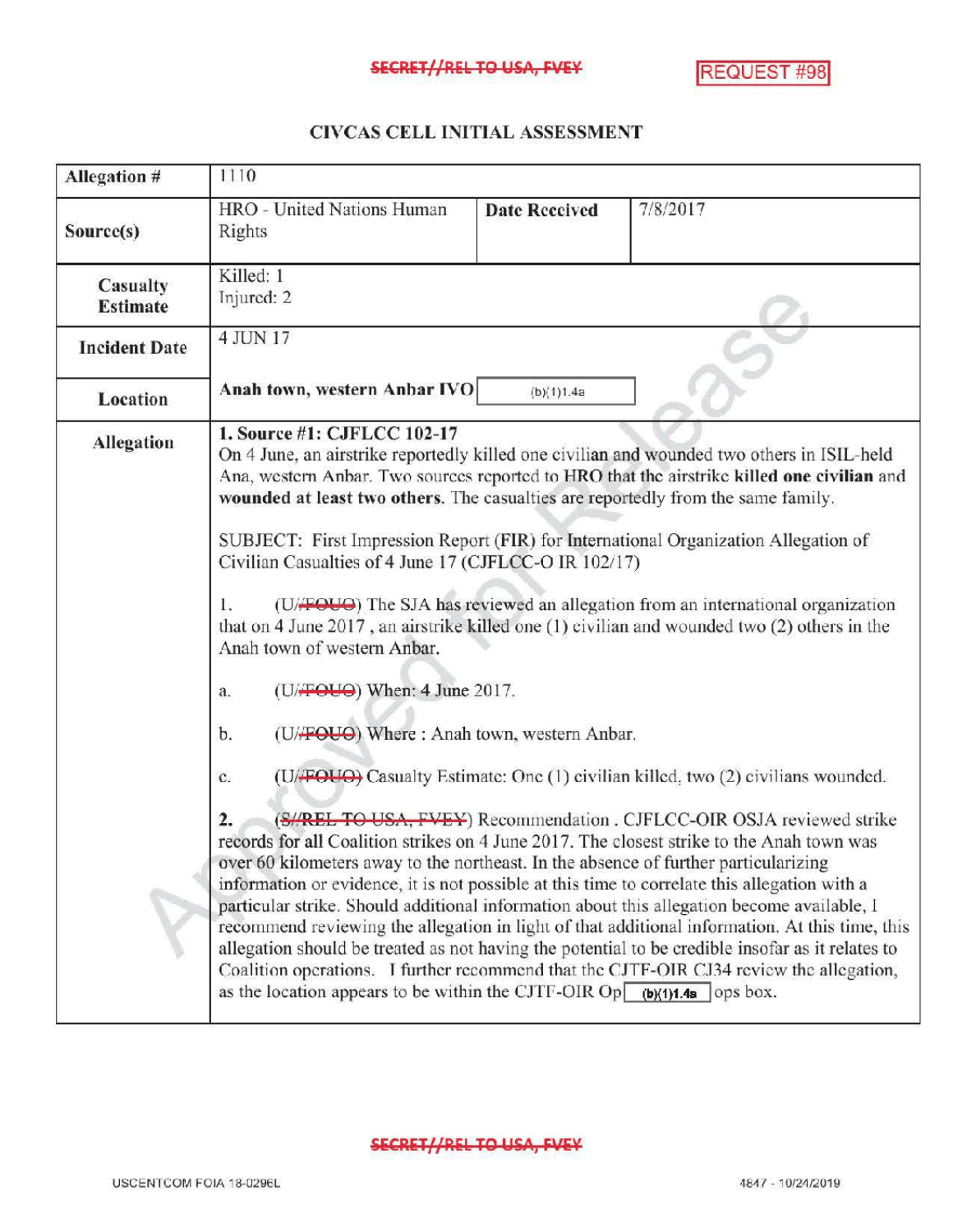## SECRET//REL TO USA, FVEY

| <b>Analysis</b> | 1. Is this allegation a self-report? If yes, add details of corroborating strike below and task                                                                                  |  |  |  |
|-----------------|----------------------------------------------------------------------------------------------------------------------------------------------------------------------------------|--|--|--|
|                 | a CCAR. If no, move to 2. NO                                                                                                                                                     |  |  |  |
|                 | 2. Does the allegation include<br>a) video/photo evidence of CIVCAS NO                                                                                                           |  |  |  |
|                 |                                                                                                                                                                                  |  |  |  |
|                 |                                                                                                                                                                                  |  |  |  |
|                 | b) a general location, e.g., Tabaqah, Manbij, Tel Afar;<br><b>AND</b>                                                                                                            |  |  |  |
|                 | c) a way to identify the date or a 48 hour date range? YES                                                                                                                       |  |  |  |
|                 | If yes to all three, move to 6. If any are no, then move to number 3.                                                                                                            |  |  |  |
|                 |                                                                                                                                                                                  |  |  |  |
|                 | 3. Does the allegation contain a                                                                                                                                                 |  |  |  |
|                 | ゟ<br>a) General Day, YES                                                                                                                                                         |  |  |  |
|                 | <b>AND</b>                                                                                                                                                                       |  |  |  |
|                 | b) Specific location, e.g., MGRS or specific building? NO                                                                                                                        |  |  |  |
|                 | If yes to the two, then move to 6. If any are no, move to number 4.                                                                                                              |  |  |  |
|                 | 4.a. Is the allegation from a single source (even if there are multiple sources, look at whether                                                                                 |  |  |  |
|                 | the sources lack independence, i.e., all derived from one source)? NO If yes, move to 4.b. If                                                                                    |  |  |  |
|                 | no, move to 5.                                                                                                                                                                   |  |  |  |
|                 | 4.b. Is the single source a high quality source (well-known/credible news source) OR does it                                                                                     |  |  |  |
|                 | provide specific facts that may warrant a CCAR, i.e., a way to narrow down a reasonable                                                                                          |  |  |  |
|                 | list of strikes to assess. If yes, move to 6. If no, then move to 4.e.                                                                                                           |  |  |  |
|                 | 4.c. Has media interviewed witnesses and/or victims? If yes, then contact journalist and re-                                                                                     |  |  |  |
|                 | assess. If no, then close the allegation.                                                                                                                                        |  |  |  |
|                 | 5.a. Are any of the sources high quality? YES If yes, move to 6. If no, move to 5.b.                                                                                             |  |  |  |
|                 | 5.b. Are there at least two corroborating sources (total of 3) that independently reported the                                                                                   |  |  |  |
|                 | allegation, OR does it provide specific facts that may warrant a CCAR? If yes, move to 6.                                                                                        |  |  |  |
|                 | If no, close the allegation.                                                                                                                                                     |  |  |  |
|                 |                                                                                                                                                                                  |  |  |  |
|                 | 6. Does the allegation contain sufficient information on the time, location and details to<br>make an assessment of credibility? YES I.e., does it provide enough information to |  |  |  |
|                 | determine the date within 48 hour; does it provide enough information to determine a                                                                                             |  |  |  |
|                 | neighborhood, landmark, or other way to where the alleged incident occurred within a .5km                                                                                        |  |  |  |
|                 | radius? If yes, move to 7. <i>If no</i> , close the allegation.                                                                                                                  |  |  |  |
|                 |                                                                                                                                                                                  |  |  |  |
|                 | 7. Are there any potentially corroborating strikes? NO If yes, answer the below questions<br>and task CCAR. If no, close allegation.                                             |  |  |  |
|                 |                                                                                                                                                                                  |  |  |  |
|                 | 1. Assessed date of incident: 4 JUN 17                                                                                                                                           |  |  |  |
|                 | 2. Location:<br>(5)(1)1.4a                                                                                                                                                       |  |  |  |
|                 | 3. Corroborating strikes:                                                                                                                                                        |  |  |  |
|                 | <b>MGRS:</b>                                                                                                                                                                     |  |  |  |
|                 | <b>Strike Numbers</b>                                                                                                                                                            |  |  |  |
|                 | <b>DTG:</b>                                                                                                                                                                      |  |  |  |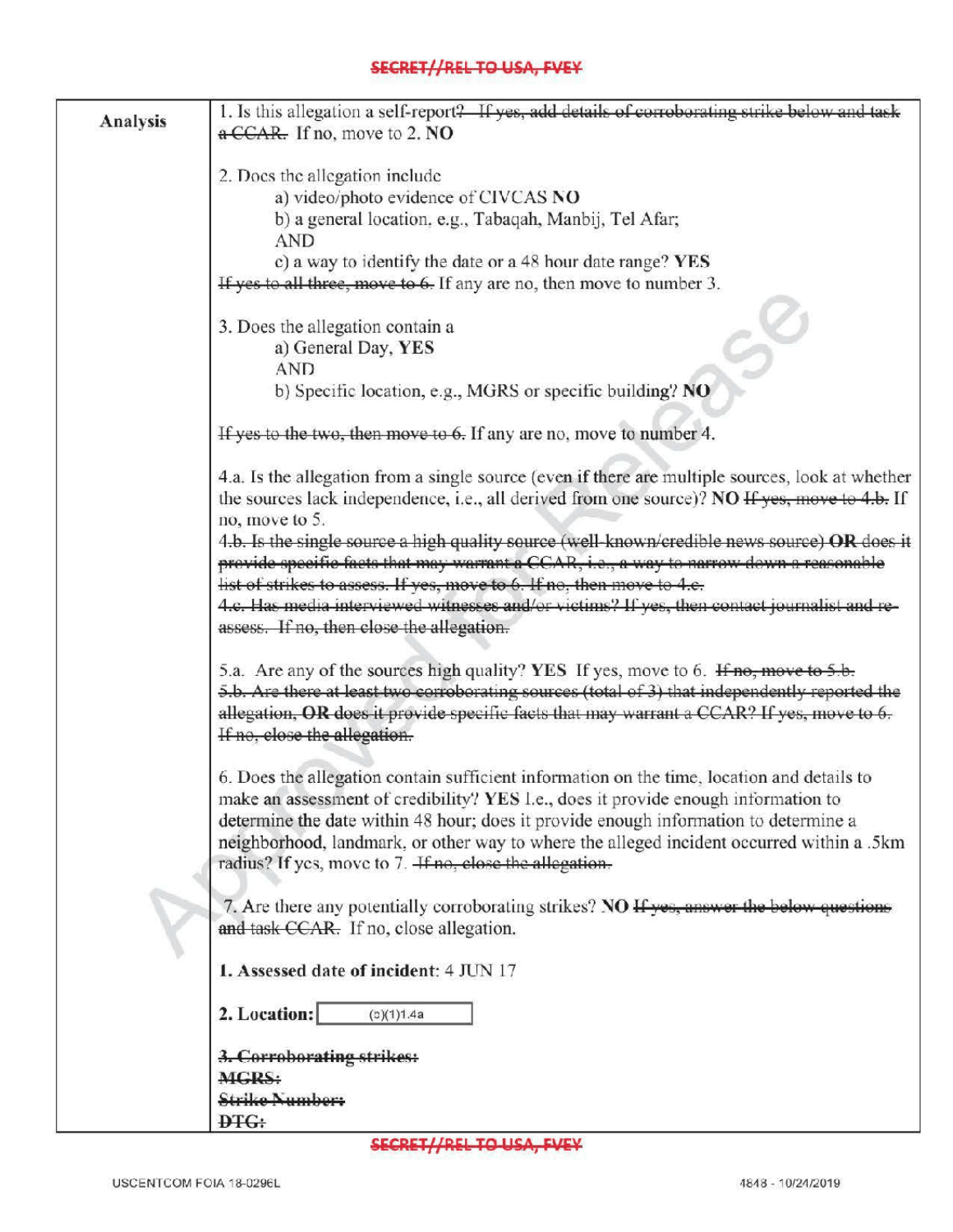## SECRET//REL TO USA, FVEY

|                         | <b>Target:</b>                                                                                |  |  |
|-------------------------|-----------------------------------------------------------------------------------------------|--|--|
|                         | <b>Dynamic/Deliberate:</b>                                                                    |  |  |
|                         | Aireraft:                                                                                     |  |  |
|                         | <b>Call Sign:</b>                                                                             |  |  |
|                         | Nationality:                                                                                  |  |  |
|                         | <b>Munitions:</b>                                                                             |  |  |
|                         | Number dropped:                                                                               |  |  |
|                         | <b>Target Numbers</b>                                                                         |  |  |
|                         | <b>TEA:</b>                                                                                   |  |  |
|                         |                                                                                               |  |  |
|                         | <b>IZ &amp; SY</b>                                                                            |  |  |
|                         | $MAT, 0$                                                                                      |  |  |
|                         | CJTF $log_2$ 0                                                                                |  |  |
|                         | CJTF kmz, $\theta$                                                                            |  |  |
|                         | C A O C log, 0                                                                                |  |  |
|                         |                                                                                               |  |  |
|                         | <u>IZ</u>                                                                                     |  |  |
|                         | CJFLCC log, -email (Start 18 MAY 2017), O                                                     |  |  |
|                         | SY                                                                                            |  |  |
|                         | Thinks email (Start 22 JUL 2017), N/A                                                         |  |  |
| <b>Non-US Coalition</b> | N/A                                                                                           |  |  |
| Involvement             |                                                                                               |  |  |
|                         |                                                                                               |  |  |
| <b>Decision</b>         | Close at the IA due to insufficient evidence to corroborate the allegation.                   |  |  |
|                         | CJFLCC-OIR OSJA reviewed strike records for all Coalition strikes on 4 June 2017.<br>۰        |  |  |
|                         | The closest strike to the Anah town was over 60 kilometers away. In the absence of            |  |  |
|                         | further particularizing information or evidence, it is not possible at this time to correlate |  |  |
|                         | this allegation with a particular strike. Should additional information about this            |  |  |
|                         | allegation become available, I recommend reviewing the allegation in light of that            |  |  |
|                         | additional information. At this time, this allegation should be treated as not having the     |  |  |
|                         | potential to be credible insofar as it relates to Coalition operations. I further recommend   |  |  |
|                         | that the CJTF-OIR CJ34 review the allegation, as the location appears to be within the        |  |  |
|                         | $CJTF-OIR$ Op<br>$(b)(1)1.4a$ ops box.                                                        |  |  |
|                         | CJTF for action from CJFLCC. CJTF conducted serach for strikes with negative<br>۰             |  |  |
|                         | results.                                                                                      |  |  |
|                         |                                                                                               |  |  |
|                         |                                                                                               |  |  |
| Report                  | (h)(3) 10 USC 130b; (b)(6).                                                                   |  |  |
| <b>Approved By:</b>     |                                                                                               |  |  |